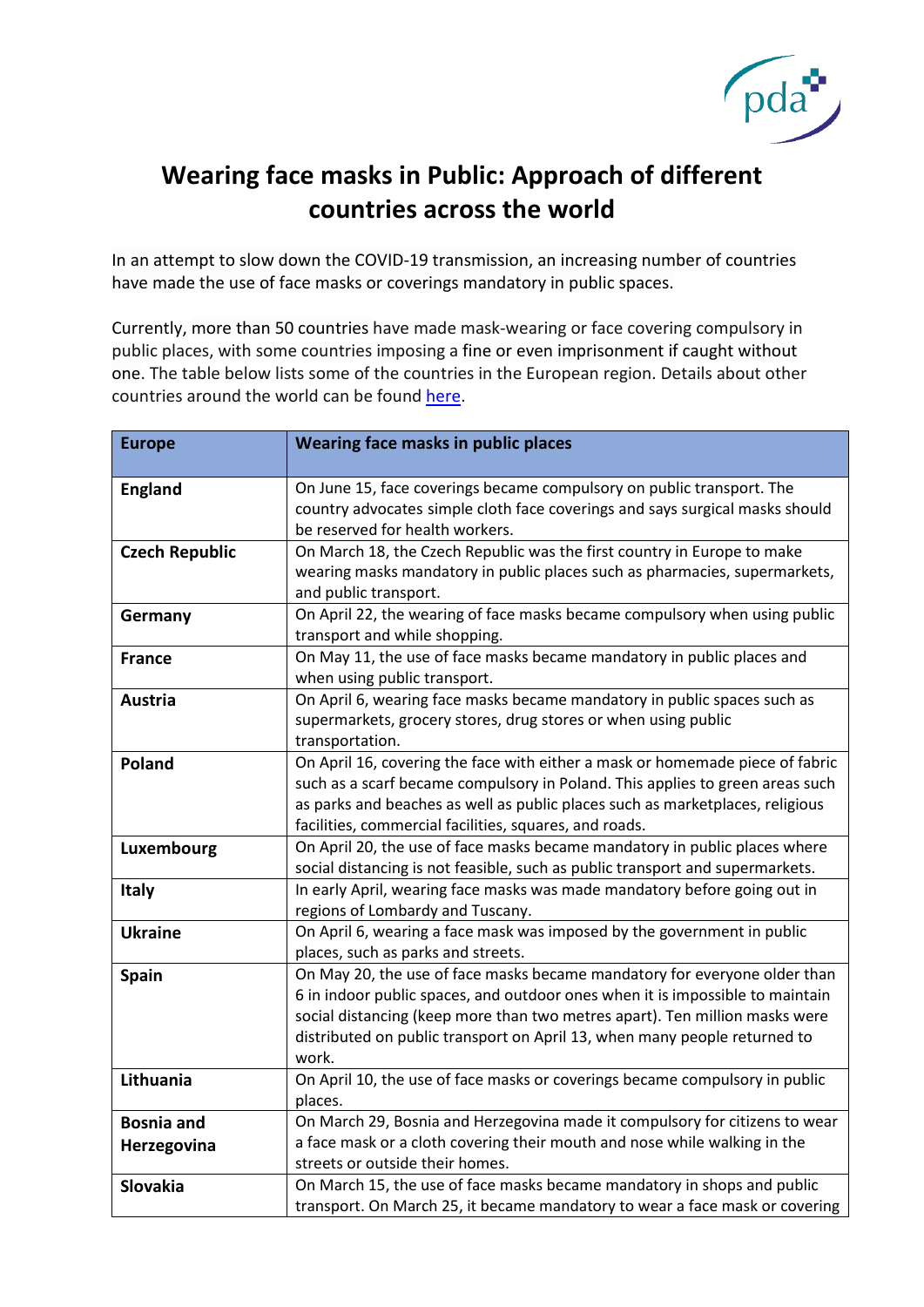|          | when going outside. Since May 20, face masks are no longer obligatory when<br>the distance between people is at least 5 meters |
|----------|--------------------------------------------------------------------------------------------------------------------------------|
| Slovenia | On March 31, wearing a face mask or covering became mandatory in indoor<br>public places such as shops and public transport.   |

In Europe, a high proportion of people have reported wearing a face mask outside to protect themselves and others from the coronavirus (COVID-19) in countries like Italy, Spain, and Germany.



*Data collection method: Online survey Survey time period: April 27 to May 10 Number of respondents: nearly 1000.*

The difference in the usage of face masks in Europe is mirrored in the usage of facemasks globally.

We can see this in the data below, what is notable is the change in attitudes of the public in some countries as the pandemic progress.